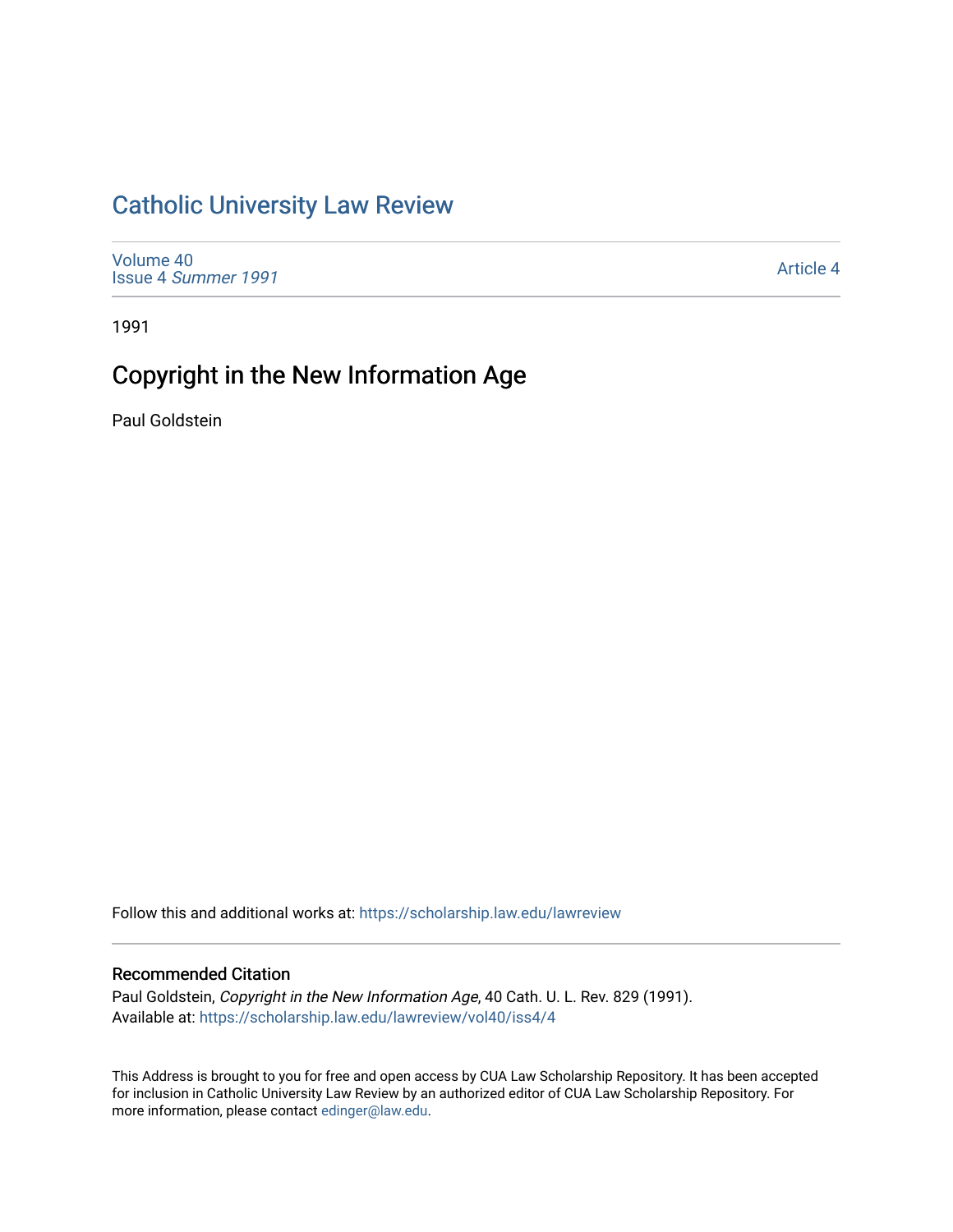## THE **BRENDAN** BROWN **LECTURE\***

## COPYRIGHT IN THE **NEW** INFORMATION **AGE**

#### *Paul Goldstein \*\**

Copyright law is the child of technology. To be sure, copyright in the United States traces to the first English copyright act and, arguably, to the preceding two centuries of Crown licenses, patents and privileges. But, in the most important sense, the story of copyright begins with the invention of movable type and William Caxton's press at Westminster. For the first time, humankind could disseminate its store of knowledge and creativity widely and at ever decreasing costs. Copyright's place in this revolution has been to mediate between those who produce and those who consume this information.

If copyright is indeed technology's child, is there anything new about the law's encounters with such modem versions of the printing press as photocopying machines, audio- and videocassette recorders and computer downloading of databases? I believe there is. Copyright law finds itself today in the midst of an information revolution that differs dramatically from the revolution that Gutenberg wrought, a revolution whose ultimate dimensions we can now perceive only dimly, if it all.

Consider just one facet of this revolution. Vast information facilities are beginning to evolve, systems that will soon dwarf the legal and financial databases that we marvel at today. Sooner than you expect, systems may evolve that can store a digital version of every motion picture and sound recording ever created, enabling individuals around the world to summon up these works on command, through satellite or some yet unforeseen communications vehicle. Consider, too, that these digital databases—this eventual

**<sup>\*</sup>** This Article is adapted from a lecture delivered on April 12, **1991,** at the Columbus School of Law, The Catholic University of America, as part of the Brendan Brown Lecture Series. The Lecture Series honors Dr. Brendan Brown, the sixth dean of the Columbus School of Law (1942-54). Copyright **@ 1991** Paul Goldstein.

**<sup>\*\*</sup>** Stella W. and Ira **S.** Lillick Professor of Law, Stanford University. The author thanks the Columbus School of Law, at The Catholic University of America, for its invitation to address the faculty and students.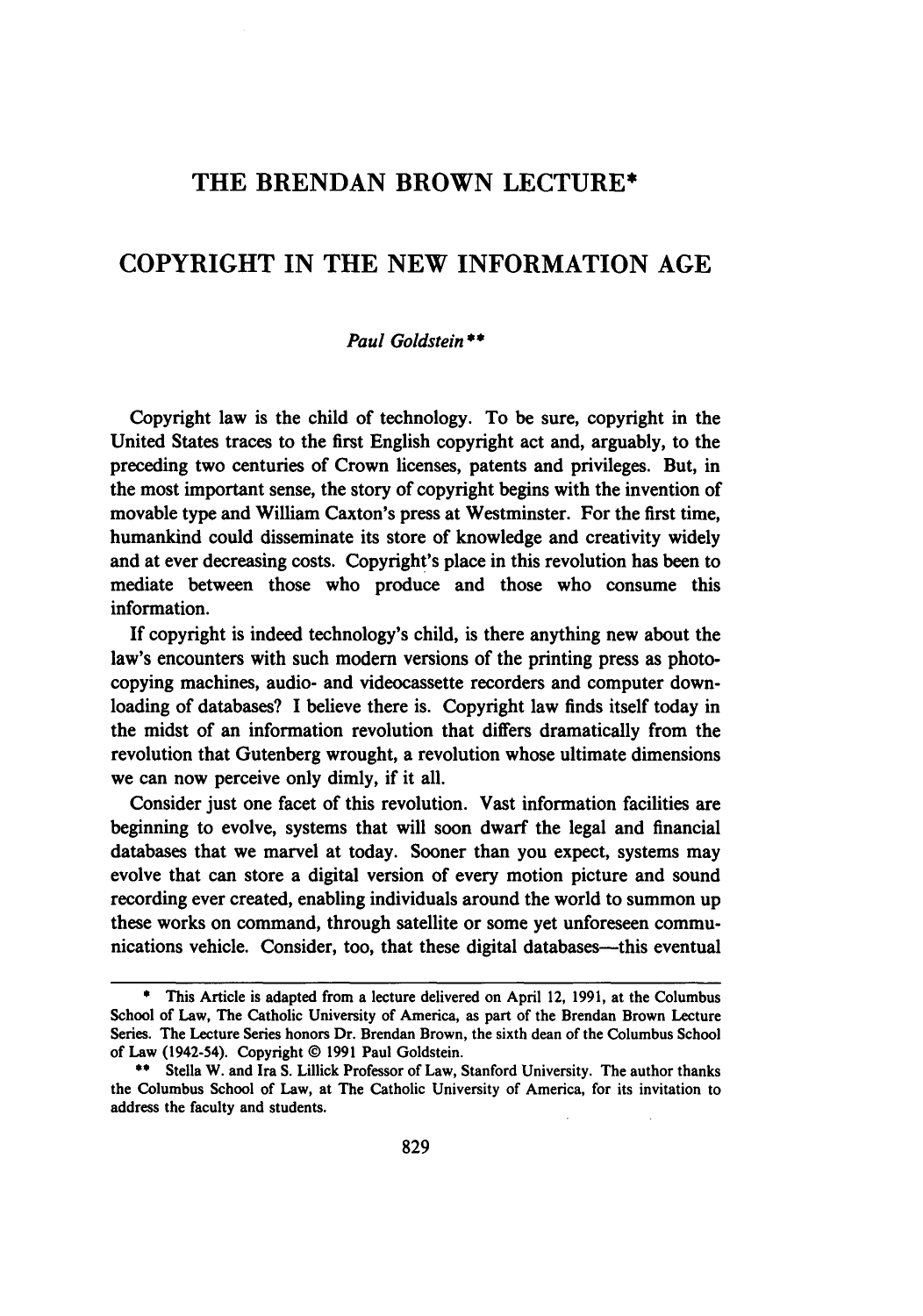celestial jukebox<sup>1</sup>—will be increasingly rich and malleable, enabling users to craft their own information and artistic environments out of the system's raw but highly accessible materials. In some quarters, the line between author and user may entirely disappear.

What problems and prospects do these technological developments pose for copyright in the coming age? Copyright itself is a simple, indeed elegant, concept. Copyright is a property right. Like real property, copyright encourages private investment in productive activity by giving its owner the right to exclude, and thus extract revenues from, anyone who wishes to make a use of her work that falls within the law's prescribed boundaries. But copyright differs from real property in at least one consequential respect. Where physical limits bound the use of real property, copyright subject matter can be consumed-in the sense that a book can be read or a motion picture viewed-by an indeterminate number of users without any one user diminishing the enjoyment of the other. Copyright subject matter is in this sense a classic public good.

What guideposts should copyright policymakers seek out in navigating this new information environment? Some of the principles that policymakers have followed in the past will offer sure guides for the future. But statutory and decisional precedent may in other respects lead lawmakers down blind, possibly dangerous, avenues.

My remarks today divide into three parts, each concerned with guideposts. First, will traditional legal approaches to the rights conferred by copyright thwart desired investment in creative activity? In other words, where should Congress and the courts place copyright law's "No Trespassing" sign? Second, will the application of traditional copyright approaches to new forms of subject matter draw investment down accustomed but undesired paths? How should policymakers decide which subject matter to bring within copyright and which subject matter to lodge in other intellectual property systems or to leave entirely unprotected? Finally, do the new information technologies themselves portend a new legal environment for producer and consumer choice? How can policymakers ensure that copyright law does not get in the way of new market imperatives?

In framing my inquiry this way I am rejecting a common, but mistaken, approach to these issues. It is customary in public policy discussions to ask whether copyright will survive the new information technologies. I think it makes more sense to ask whether the new information technologies will survive copyright. Copyright is a means, not an end. At least within the An-

**<sup>1.</sup>** This wonderful metaphor is, alas, not mine. I tip my hat to the unknown poet who conceived it.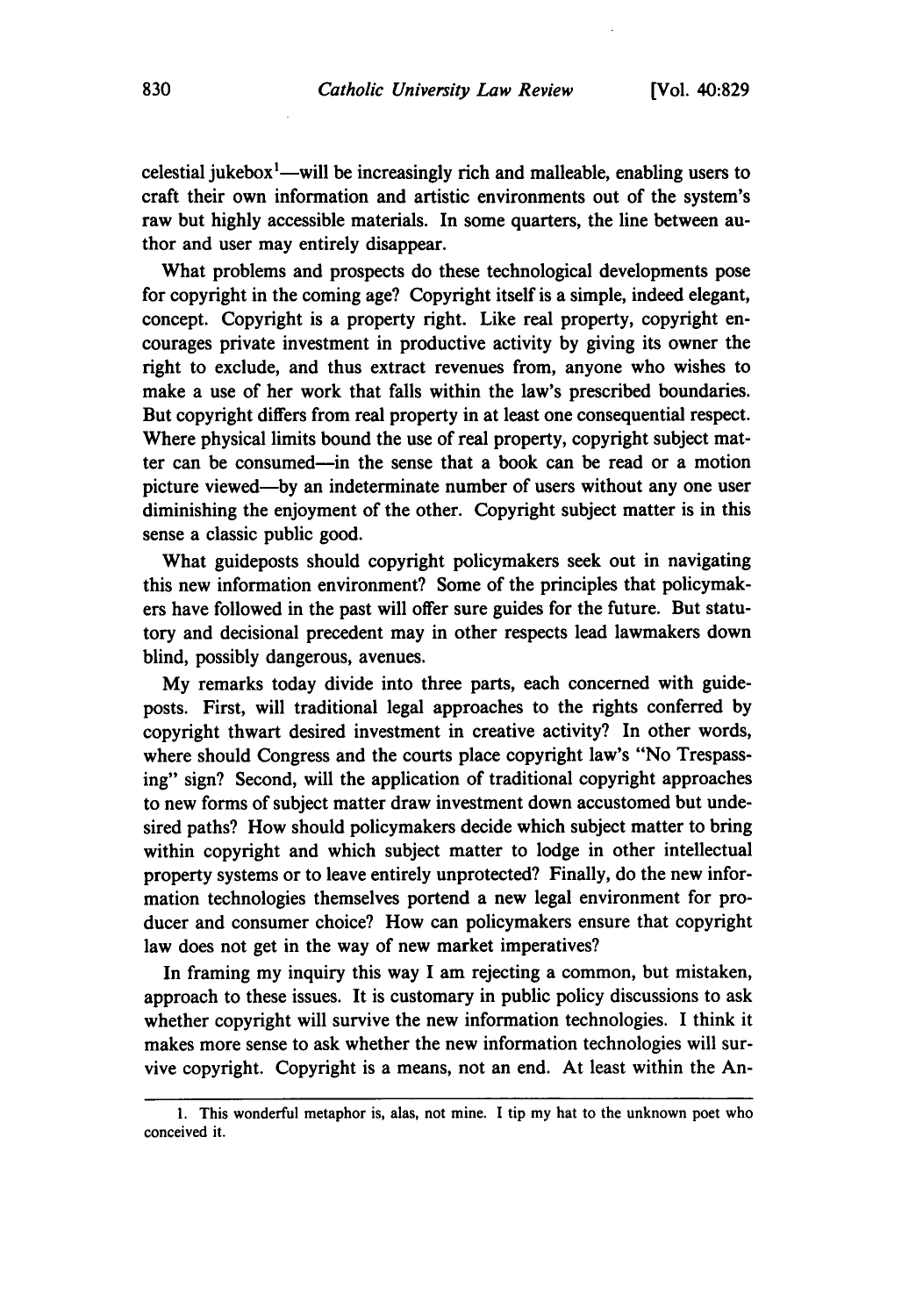giG-American copyright tradition, there is only one criterion for copyright policy: Does the law promote consumer welfare **by** making the broadest possible array of creative products available to consumers at the lowest possible price? The pertinent question is not whether home taping or copyright protection for computer programs will wrench age-old copyright principles out of all recognition. Rather, the important question is whether copyright will remain able to foster the new sources of creativity desired **by** consumers.

#### I. **RIGHTS**

Picture for a moment an idealized legal world. In this never-never land, copyright owners would control and be able to extract revenues from every use of their works that has value to the user, at the value that the consumer places on the use. Publishers would collect not only from sales of copies of their books, but also every time pages from the book are photocopied and, indeed, every time the book is read. Motion picture producers would not only collect revenues each time a patron entered a theater, but each time a viewer turned on a television set, made a copy of the film off the air, or dubbed it from a videocassette. Sound recording producers would collect not only from the sale of phonorecords, but also when the sound recording is performed or copied off the air.

**Why** do I call this an idealized world? The answer is that, at least in a market economy, the price mechanism--charging consumers according to the value of their use-is the best means for giving producers the incentive to produce the right amount of the right kinds of work. I should add that not everyone agrees that the view I have depicted represents an ideal. Some would argue that to entitle the copyright owner to extract revenues from all uses of his work would give him returns that far exceed his needed investment incentives and that, since information is a public good, rights should be extended no farther than incentives require. I will not take the time here to detail the flaws in this position.<sup>2</sup> I will just note that the position overlooks the high degree of substitutability among most copyrighted products and ignores, too, the effects of risk and competition in the copyright industries.

In any event, we live in a less than ideal world. One reason is the problem of transaction costs-the fact that the cost of policing and negotiating licenses for such dispersed uses as private photocopying will often exceed the value of the use. Consider, for example, a law teacher who decides a day before class to distribute copies of an excerpt from a law review article, one per student. The teacher or her school would not be unhappy to pay **fifty**

<sup>2.</sup> For analysis of this position, see Paul Goldstein, Copyright, **38 J. COPYRIGHT SOC'Y 109,** 112-14 **(1991).**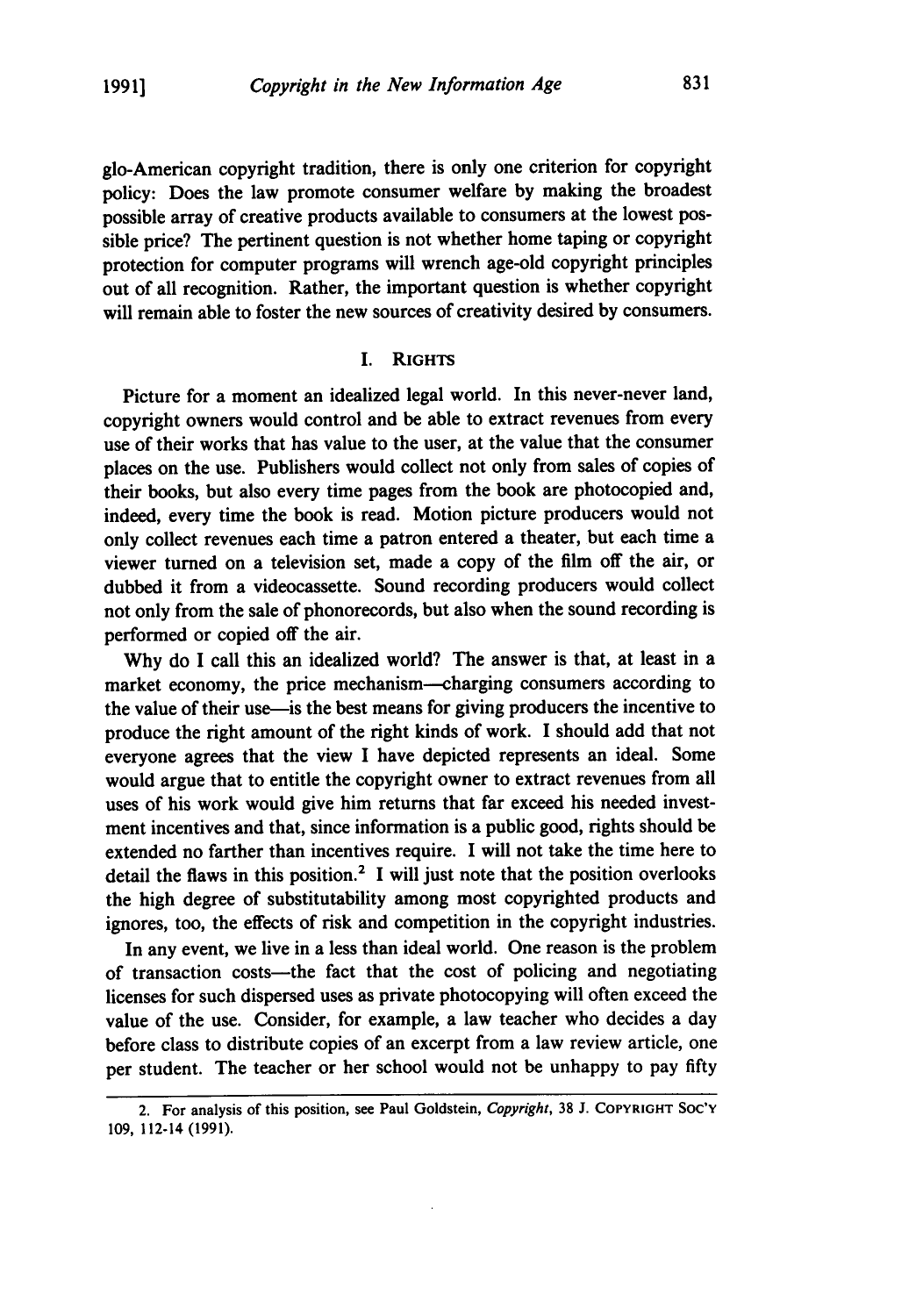dollars for the use, and the publisher would be happy to have it. But the effort of locating and negotiating with author and publisher will in all likelihood consume more than **fifty** dollars. Consequently, the teacher will not make the effort. Recognizing the impracticability of payment in such circumstances, the **1976** Copyright Act sometimes settles for half a loaf, allowing use without payment. Because the teacher's students will be worse off without copies, while the copyright owner will be no better off, copyright law's fair use defense will probably allow the teacher to make the copies without liability.<sup>3</sup>

The current policy dilemma posed **by** the problem of transaction costs is that the new information technologies are consistently moving economically valuable uses of copyrighted works away from an easily policed and licensed center-organized publishing, for example-to the margins of private copying and performance, where enforcement costs will often disable negotiated transactions, thus depleting the revenues and incentives flowing to producers. As these uncompensated uses displace the compensated sales of books and periodicals, publisher revenues will decline. So, too, will motion picture revenues, with the theater market reduced **by** uncompensated home videotaping and rentals; sound recordings, their markets reduced **by** home audiotaping and performances; and computer programs, their market reduced **by** home and office copying.

What steps has Congress taken to ensure that copyright law effectively keeps pace with this decentralization of copyright uses? Thomas Olson, formerly counsel to the Senate Subcommittee on Patents, Copyrights and Trademarks and now a Washington lawyer, has cautioned us not to look to Congress for copyright relief, at least not where the imposition of liability would disrupt entrenched industry interests. "Congress' difficulty in dealing with controversial copyright issues flows from its deeply felt reluctance to impose concentrated losses on any 'respectable' group, even if 'good policy' dictates the result."<sup>4</sup>

One example will suffice. In **1983,** a bill that would have given motion picture producers the right to earn revenues on rentals of their videocassettes went down to defeat because of grass roots opposition from the well-estab-

*<sup>3.</sup> See* 2 **PAUL GOLDSTEIN, COPYRIGHT** § 10.2.2 **(1989).**

<sup>4.</sup> Thomas Olson, *The Iron Law of Consensus: Congressional Responses to Proposed Copyright Reforms Since the 1909 Act,* **36 J. COPYRIGHT SOC'Y 109, 116 (1989)** (footnote omitted). **If** what Olson meant is that Congress will not step on industry toes **by** extending *absolute* rights, he is largely correct. But **I** think Olson understates Congress' willingness to achieve exigent compromises, as it has through carving out narrow exemptions and compulsory licenses-for example, in the field of cable television. Indeed, the **1976** Copyright Act is a complex skein of such compromises.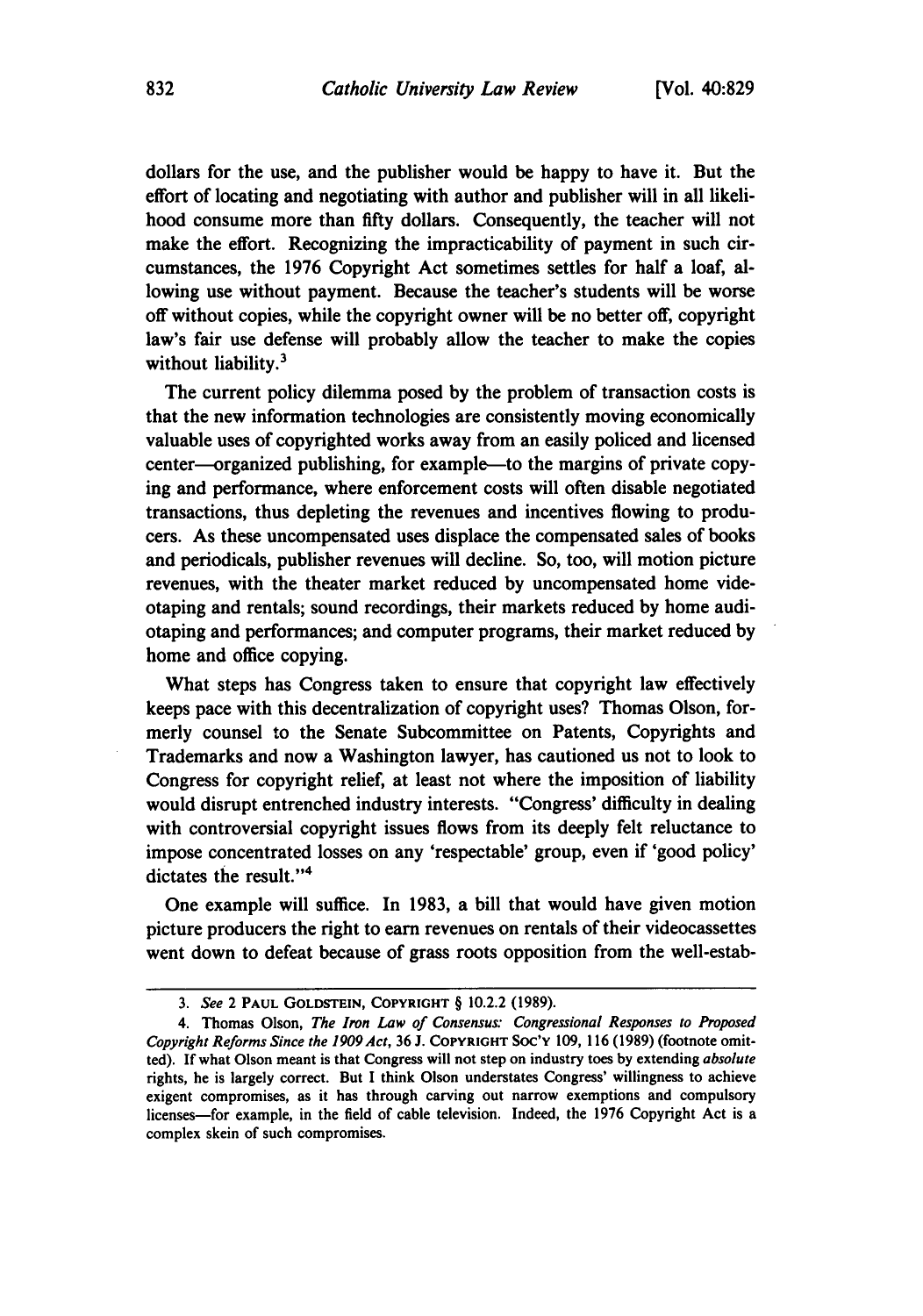lished video rental industry and its customers.<sup>5</sup> By contrast, two proposals—one barring the unauthorized rental of phonorecords, $<sup>6</sup>$  the other</sup> barring the unauthorized rental of computer **programs7-passed** with little difficulty because in each case Congress could act before a rental industryand entrenched interests-had taken root.

Have the courts been any more adventurous than Congress in extending rights against new technological uses of copyrighted works? The judiciary is, Olson notes, the relatively less fettered branch. But, traditions of judicial restraint also make it the less aggressive branch. When the Copyright Act is silent on whether it covers a particular use, the principle of judicial restraint should cut neither one way nor the other. Nonetheless, the United States Supreme Court has fairly consistently over the course of this century skewed judicial restraint against the imposition of liability.

From the Supreme Court's **1908** decision that a player piano roll is not a copy of the musical composition it embodies' through its decisions that cable retransmission of television broadcasts were not actionable performances under the 1909 Copyright Act,<sup>9</sup> the Court has shown a clear disposition to construe the statute against copyright liability. The Court's four-four split that let stand a Court of Claims decision that certain library photocopying did not infringe copyright under the 1909 Act<sup>10</sup> and its five-four decision that Congress intended to excuse home videotaping off the air for certain purposes<sup>11</sup> point in the same direction. At least in the latter two cases, many observers-I count myself among them-believe that the Copyright Act imposed liability.

#### **II. SUBJECT** MATTER

From the first copyright act, which protected only maps, charts and books, to the **1980** amendments bringing computer programs within the scope of copyright, the history of legislation on copyright subject matter has been almost uniformly in the direction of expansion. **If** any single principle can be distilled from two hundred years of legislative history, it is this: So

nightly Corp. v. United Artists Television, Inc., **392 U.S. 390 (1968). 10.** Williams **&** Wilkins Co. v. United States, 420 **U.S. 376 (1975).**

**<sup>5.</sup> S. 33,** Consumer Video Sales/Rental Amendment of **1983,** 98th Cong., **1st** Sess. **(1983).**

**<sup>6.</sup>** Record Rental Amendment of 1984, Pub. L. No. **98-450, 98** Stat. **1727** (1984) (codified as amended at **17 U.S.C.** §§ **109,** 115(c)).

**<sup>7.</sup>** Computer Software Rental Amendments Act of **1990,** Pub. L. No. **101-650,** §§ **801- 805,** 104 Stat. 5134, **8516-19** (codified at **17 U.S.C.A.** § **109** (West **1977 &** Supp. **1991)).**

**<sup>8.</sup>** White-Smith Music Publishing Co. v. Apollo Co., **209 U.S. 1 (1908).**

**<sup>9.</sup>** Teleprompter Corp. v. Columbia Broadcasting Sys., Inc., 415 **U.S.** 394 (1974); Fort-

**<sup>11.</sup>** Sony Corp. of Am. v. Universal City Studios, Inc., 464 **U.S.** 417 (1984).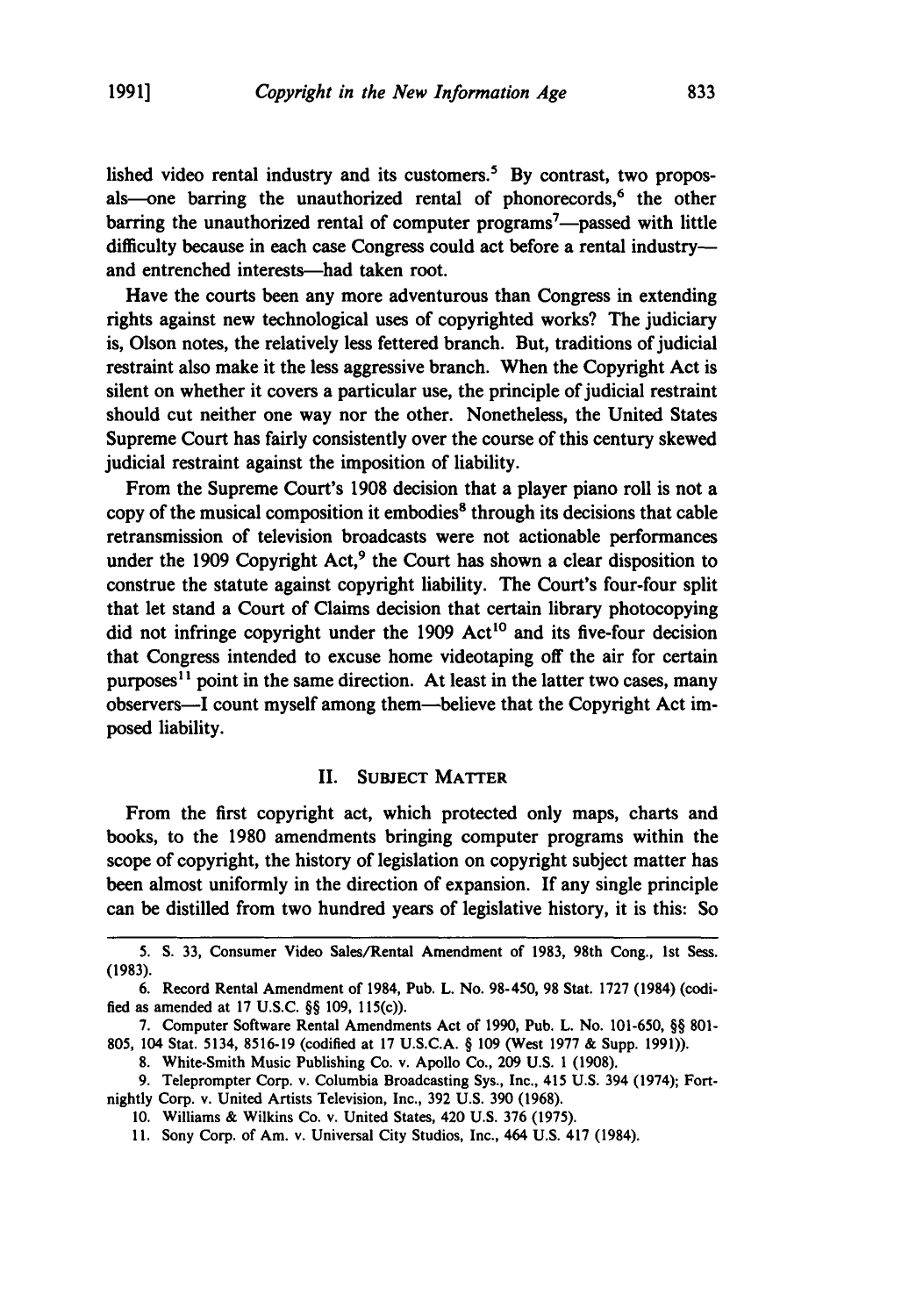long as a new form of subject matter bears some surface similarity to subject matter that is already under copyright, Congress will bring the subject matter within the Act. Computer programs and databases are two contemporary examples. The strings of ones and zeroes that make up a computer program's object code may appear to resemble the code books that copyright law has long protected. The facts assembled in sources ranging from telephone book white pages to Lexis and Westlaw databases may appear to approximate the facts embodied in the maps and gazetteers that have commanded protection since the first act.

Yet, time and experience may prove these extensions of copyright subject matter to be a bad bargain. Computer programs are an example. At least since Baker v. Selden,<sup>12</sup> everyone agrees that copyright's province is not to protect functionality-historically the domain of patent law. But the line between a work's copyrightable expression and its uncopyrightable, functional ideas will not always be easy to draw. Because a computer program may combine nonfunctional expression with functional ideas, copyright may give the program all of the law's tactical, procedural and remedial advantages, with functionality enjoying *de* facto protection that it might not receive if it were tested under the Patent Act's more rigorous standards. The result may disserve consumer welfare **by** blocking competition in functional products and **by** channeling investment in the wrong directions.

Databases offer another example of a copyright bargain that may have gone sour. As databases grow in size and utility, copyright may lead both to underinvestment and over-rewards. Copyright law's originality requirement, which the Supreme Court told us this term in *Feist Publications, Inc. v. Rural Telephone Service Co."3* imports some degree of creativity, means that there will be scant protection--or copyright incentive-for the drudgework of fact-gathering. Trade secret law may provide a small corner for protection, as may state misappropriation doctrine. But neither body of state law offers an orderly or comprehensive system of protection for these efforts; as a result, important facts may go ungathered. At the same time, copyright-particularly its lengthy term, which is typically seventy-five years for databases—may give the first assembler of a copyrighted database a degree of market power out of proportion to its investment incentives.

From a policy perspective, the knee-jerk extension of copyright protection to products like computer programs and databases that bear only surface similarities to more traditionally protected works presents a slightly different timing problem than Congress and the courts face when they confront new

<sup>12.</sup> **101 U.S. 99 (1880).**

<sup>13.</sup> **111 S.** Ct. 1282 (1991).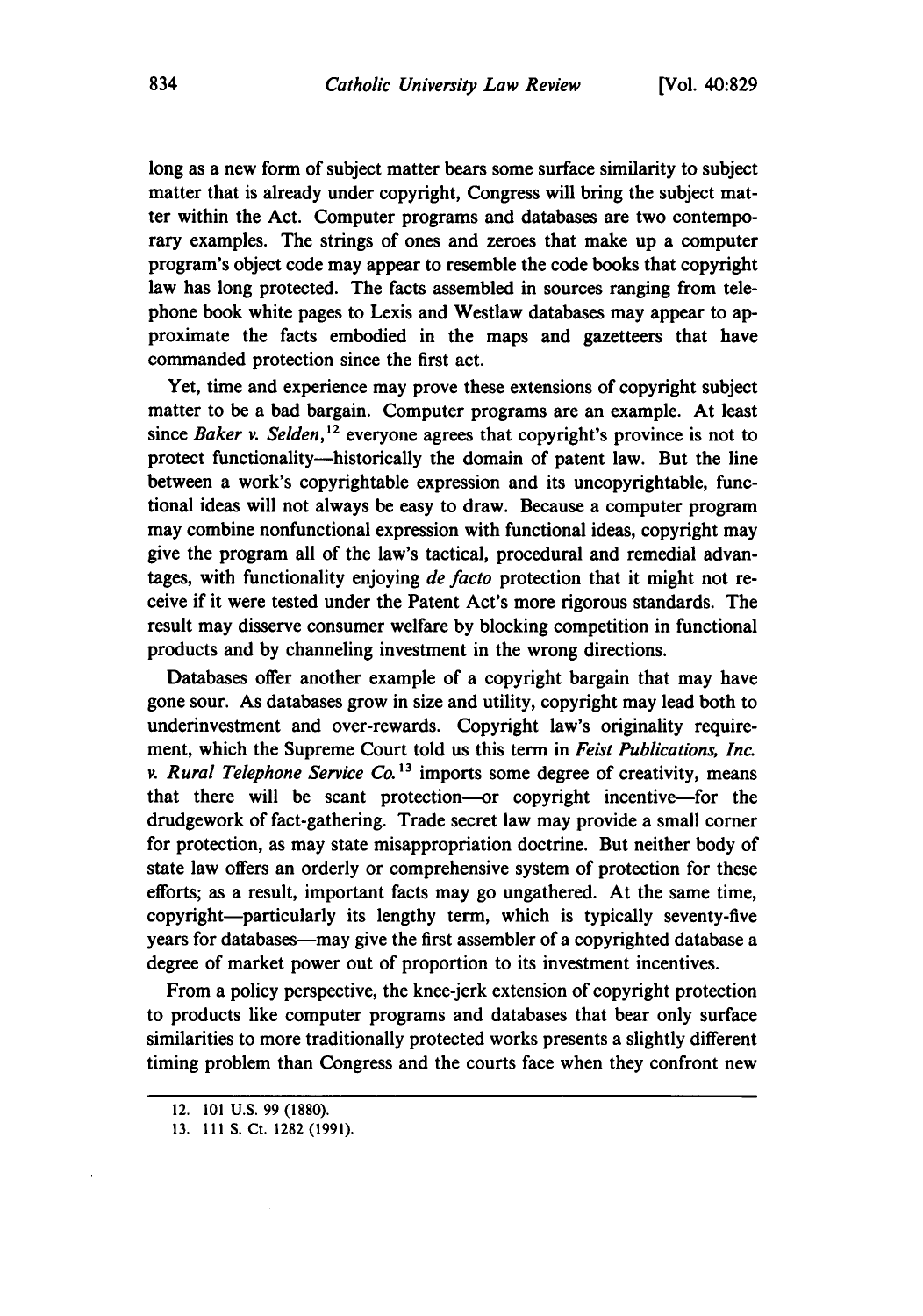technological uses of copyrighted works. There we saw Congress disinclined to extend protection against new technological uses if established interests and expectations made extension politically infeasible. In the case of subject matter that turns out to have been brought improvidently within the copyright realm, we find that those who have for many years enjoyed the benefits of copyright protection can effectively block the subject matter's removal from copyright. The two situations have one fact in common: the unlikelihood of congressional response. Further, where Congress has extended copyright protection to a new form of subject matter, courts understandably have been loath to reject it. This is one reason why the Supreme Court's decision in *Feist,* denying copyright protection to telephone directory white pages, so startled many observers.

#### III. **TECHNOLOGY AND** LAW

As the economic locus of copyright uses migrates from easily policed centers of activity, such as motion picture theaters and printing establishments, to decentralized activities at the margins of the marketplace, such as photocopying, home taping and computer downloading, transaction costs may make it increasingly difficult for producers to collect the revenues that they need to produce these works.

But there is in this context an even greater threat than the problem of transaction costs: Congress' perception that such transaction costs as may exist are irreducible and consequently require an exemption from liability or, at the least, a compulsory license. In fact, institutional and technological innovation will often be capable of reducing transaction costs to acceptable levels. The American Society of Composers, Authors and Publishers, founded in 1914 **by** Victor Herbert and his colleagues to collect royalties for the performance of their musical compositions in dance halls across the country, and later on radio and television, is a seminal example of institutional innovation. The Copyright Clearance Center, founded in **1978** to license photocopying of members' works, is a more recent example.

Paradoxically, many of the same dissemination technologies that have enabled decentralized uses of copyrighted works promise in the future to solve the problem of transaction costs on even better terms than those offered **by** the CCC and, possibly, ASCAP. Consider the celestial jukebox that I described earlier. This digitally-based system will not only give consumers access to a vast store of literature, art, music, motion pictures and sound recordings on command, at any hour of the day; it will also have the capacity to debit the user for each use she makes of a copyrighted work-at a price agreed on between the user and the system-and will credit the ac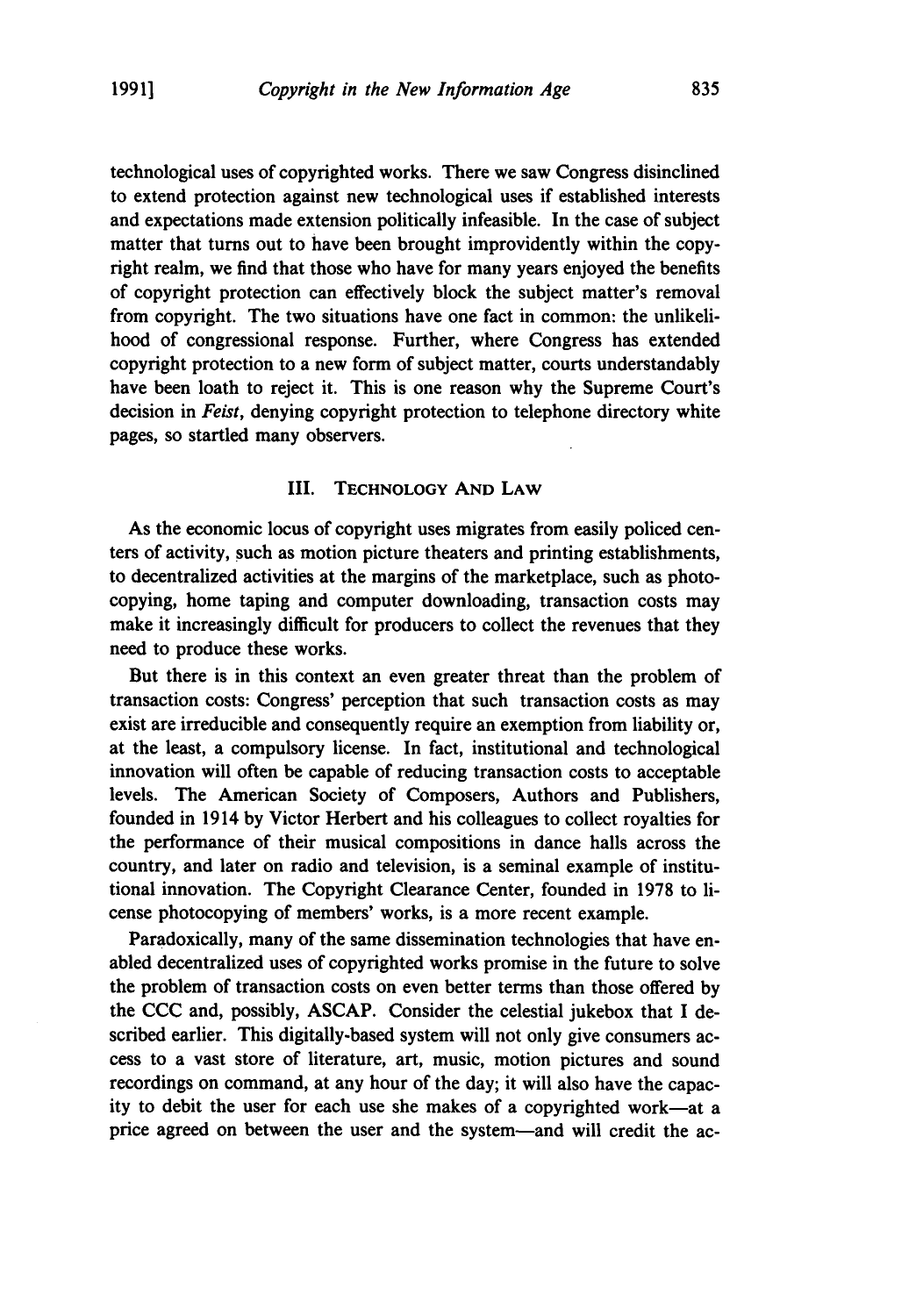count of the distributor or producer, all at little more than the cost of electricity. Indeed, transaction costs in this sector of the information marketplace may virtually disappear.

What new forms of subject matter are likely to come knocking at copyright's door? On the assumption that Congress, state legislatures, or the courts will fashion some alternative to copyright as a vehicle for attracting investment to database assembly, databases will become-to some extent they already are-the sources of the creative stuff out of which authors and artists, and sometimes the user himself, will devise new creative products. With data gathering ejected from copyright, I believe that copyright policy will be forced to focus on the question of protection for the new technologies, such as artificial intelligence, that will be employed to order these data.

Artificial intelligence-or whatever its successor technology is calledwill present a fundamental challenge to copyright as a vehicle for organizing private investment in creative works. Artificial intelligence may one day be harnessed to digital databases to create entertainment and information products that approximate, and perhaps exceed, the value of products that now require intense human labor and capital investment. Today's computer-generated weather maps may soon be joined **by** far richer, more elaborate products. Because the economics of this sort of production-with investment focused on the production of the generative program, rather than the resulting product-may well differ from the economics of more traditional, laborintensive forms of creativity, consumer welfare may in some of these instances be best served **by** entirely new legal regimes.

#### IV. **CONCLUSION**

Traditional copyright subject matter, and traditional means for its distribution, will not disappear overnight. Books and bookshops, motion pictures and movie theaters will be with us for a long time to come. But there is little doubt that emerging information technologies, driven **by** perceptions of consumer demand, will tug and pull the information marketplace into new configurations. What principles should Congress and the courts follow in shaping copyright law to accommodate and foster these new directions? **I** appreciate that it may appear quixotic to offer principled guidelines, given the real world of practical politics that members of Congress encounter when they confront entrenched interests and given the judiciary's limited role in making substantive copyright policy. Yet, I can see no more productive alternative.

Timeliness poses the principal challenge to Congress in accommodating a centuries-old copyright law to the emerging realities of the information mar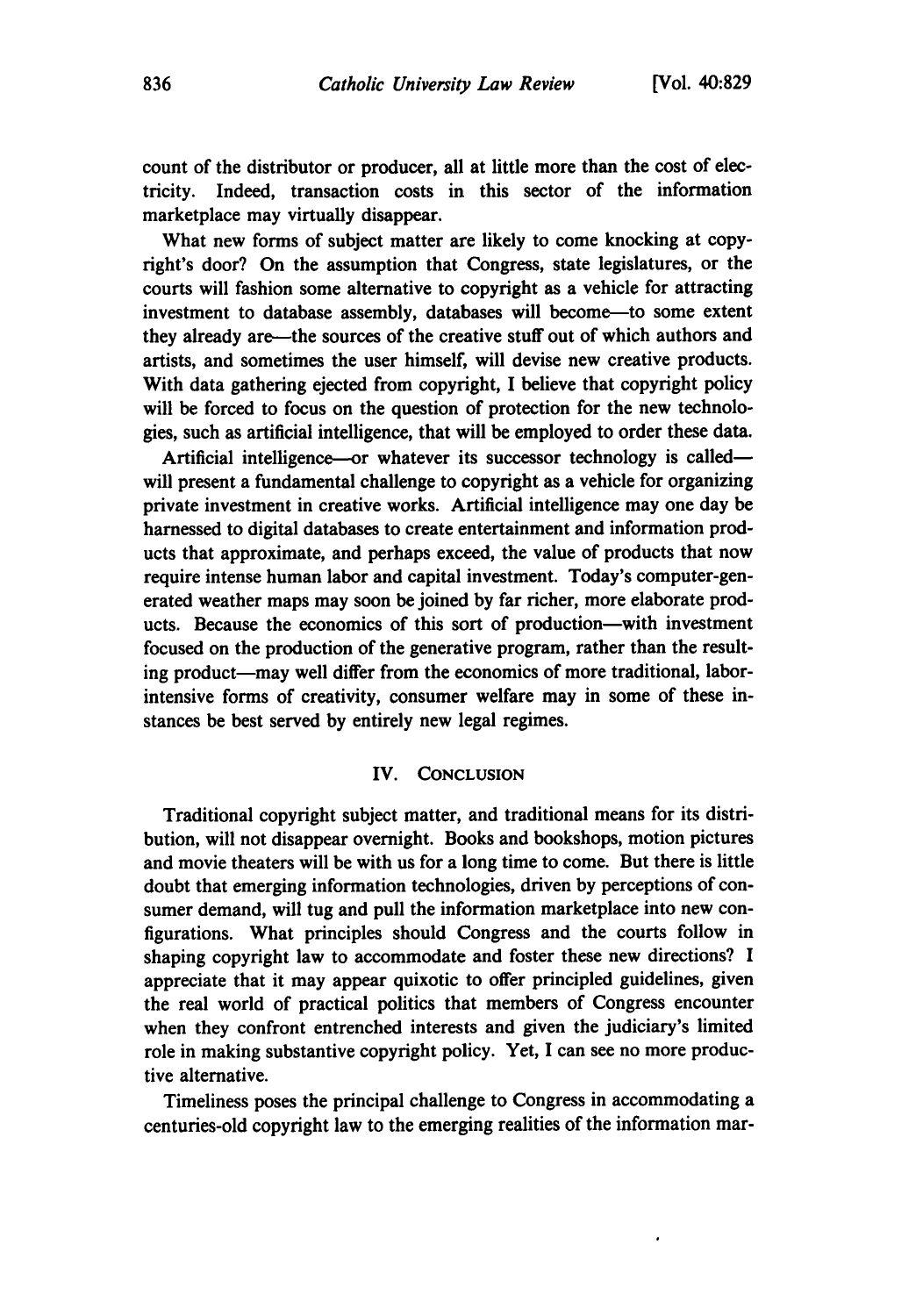ketplace. Delay in extending rights against economically valuable uses of copyrighted works, and the consequently entrenched habits of free use may as a practical matter foreclose principled action. Haste in bringing new forms of subject matter within the copyright fold may foreclose the removal of this similarly entrenched subject matter from copyright when more complete information reveals the desirability of some alternative form of protection or of no protection at all.

Empiricism-the weighing of the costs and benefits of expanding or contracting copyright liability and subject matter-may be desirable in the abstract, but it grinds slow and will offer Congress little timely guidance in dealing with new rights and subject matter. Principle offers the only practical guide. I have sought to describe two relevant principles in my remarks today. First, Congress should extend rights against all economically valuable uses of copyrighted works, except where demonstrably unalterable transaction costs will block negotiated licenses. Second, Congress should withhold copyright protection from new forms of subject matter where, as in the case of artificial intelligence and certain elements of databases, the economics of investment and competition depart from those that have traditionally justified copyright protection.